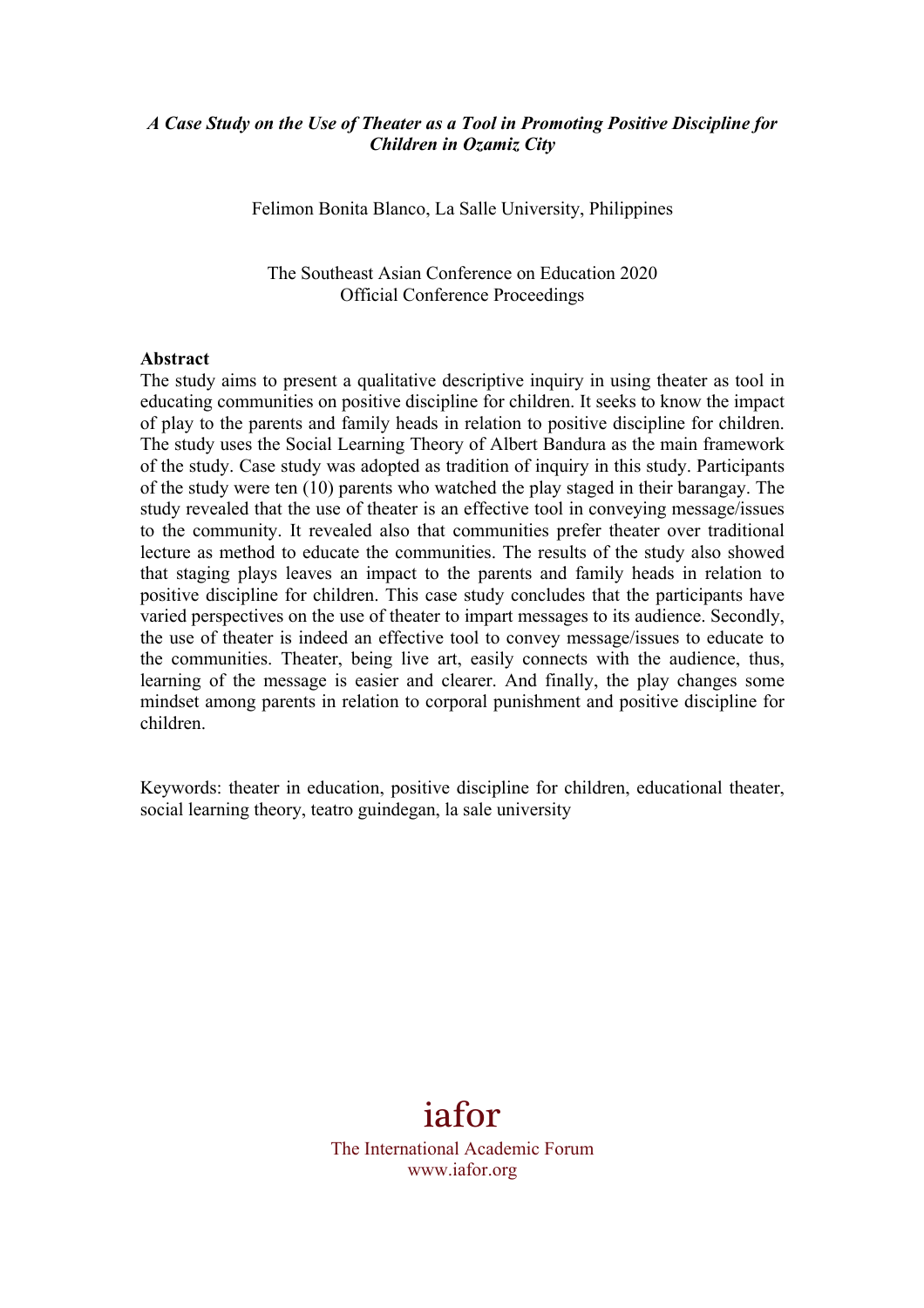#### **Introduction**

Theater is considered to be a collaborative form of art. This is because it employs the use of all other art forms. It uses dance for scenes that need choreography and movement. It uses music for background and accompaniment. It uses visual arts and architecture in the case of set design and stage construction. It uses literature for the dramatic texts used in the performance. And recently, theater employs film or multimedia to support specific scenes on stage. Thus, we can say that theater is the convergence of all arts. Theater is an activity where interacting persons mimicking some action present themselves to another group of persons. These two groups are separated – one acting the other watching – of which the latter performs in an imagined time and space (Fernandez, 2007).

For centuries, the practice of theater has been an indispensable part of human expression in all cultures. It has been said that theater was the earliest form of entertainment, as the first human invention. Stephanie Arnold (1998) in the book *The Creative Spirit* stated that human beings reflect on their new experiences and imagine new possibilities through theater. She further added that making theater is a way of understanding the world around us and our place in it. Theatre cannot be imprisoned inside theatrical buildings, just as religion cannot be imprisoned inside churches, the language of theatre and its forms of expression cannot be the private property of actors, just as religious practice cannot be appropriated by priests as theirs alone (Boal, 1998).

Theater has been used in many cases as an effective tool to educate communities regarding social issues and health practices. In Africa, the use of theater has been employed to increase educational awareness on HIV/AIDS cases. In India, the use of theater (forum theater in particular) is also used to raise awareness on health education among rural communities. In a study published in the Perspectives by the African American Research entitled *Theater as a Tool to Educate African Americans about HIV/AIDS: The Role of Historically Black Colleges in Addressing the AIDS Epidemic in the African American Community*, the researchers noted on theater's ability to provide opportunities to recreate reality in a safe environment in order to explore possibilities for change (Nina Smith, 2010). They further stated that through theater different life roles can be experimented and new behaviors can be explored to promote positive life changes.

Initially, the use of theatre in a development environment has involved performing plays to convey strong social messages, with little or no audience participation. Gradually, the potential of theatre as a platform of discussion and of exploring pertinent issues within a particular community is being realized (Scott-Danter, 1999). In the project report of Health on Stage organized by Asia Europe Foundation and FSL India in India, the project evaluators concluded that forum theatre can be an effective way to raise awareness and to create a dialogue about water-related issues in communities in India (Asia Europe Foundation, 2011).

It is through these that the researcher conducted this study to assess whether theater is an effective tool in educating the communities on positive discipline for children. This study was aimed at determining also the impact of the performances of *Istoryahe*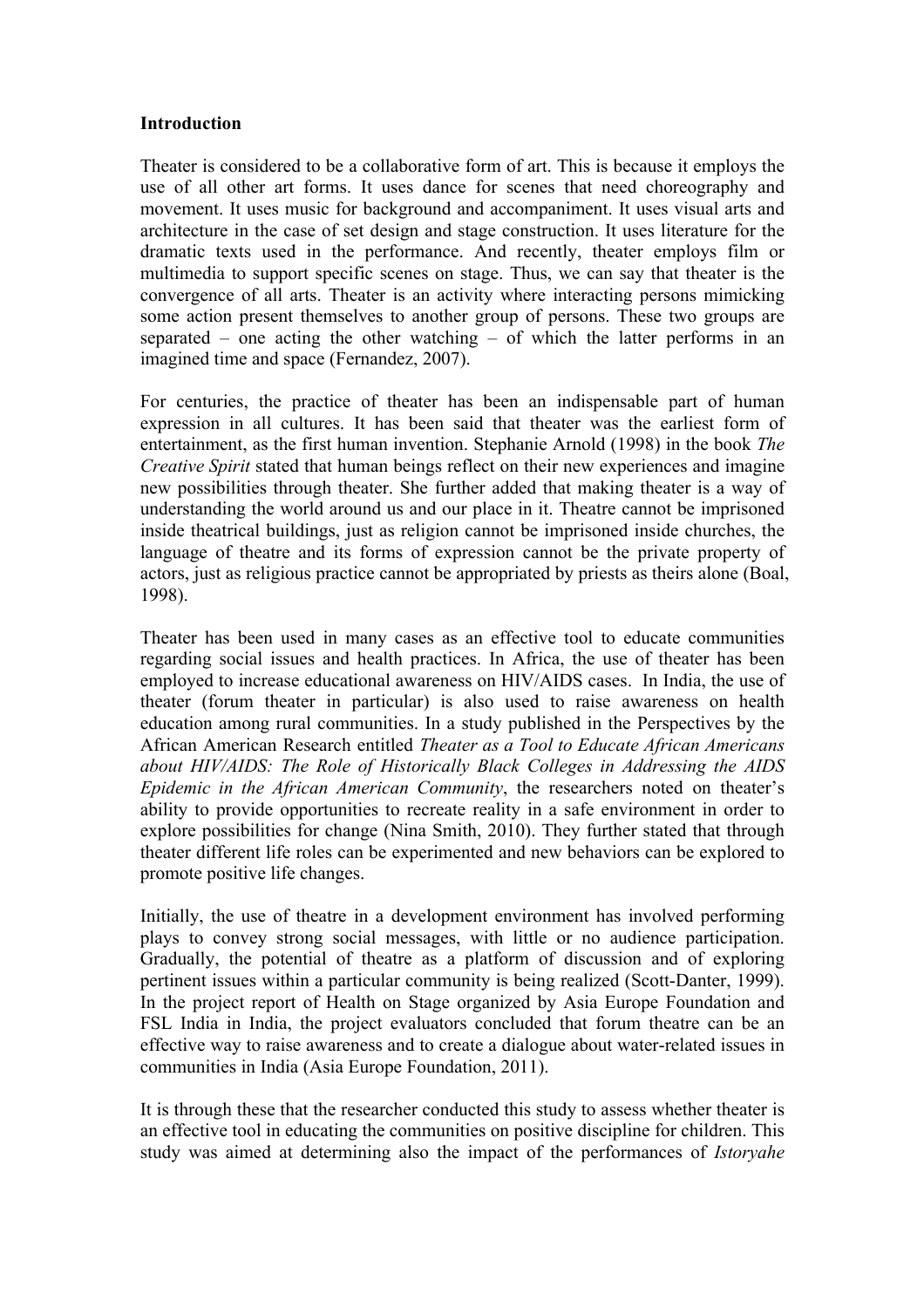*Lang Ko* to the change of personal, relational and familial perspectives of positive discipline for children.

## **Background of the Study**

Teatro Guindegan, the resident theater company of La Salle University, signed a contract with Philippine Educational Theater Association (PETA) in 2013 for an advocacy campaign on positive discipline for children, as part of PETA Advocate Right to Safety Zone for Children Project (PETA ARTS Zone). This engagement was under the Gabay Teatro Program on Social Transformation of the company. The group adapted Liza Magtoto's Rated PG play into a local Cebuano version called *Istoryahe Lang Ko*. The final outputs of the engagement were the performances of the play to ten (10) select barangays in the City of Ozamiz. *Istoryahe Lang Ko* tackled the stories of corporal punishment vis-à-vis positive discipline.

This study, which is descriptive in nature, is designed to gather information from the participants to know whether theater is indeed effective as tool to be used in educating communities about positive discipline for children. In like manner, the study seeks to determine whether the play itself has created changes to the personal, relational and familial perspectives to positive discipline for children.

The researcher limits the study to select parents from the barangays through semistructured interviews. Parents are selected as participants since they are the major players in discipline practices in the households.

The study seeks to determine the use of theater as an effective tool in educating the communities on positive discipline for children. It likewise seeks to know if the play *Istoryahe Lang Ko* has impacts to parents and family relations.

This research study will add on to the bodies of researches proving the effective use of theater as a tool in communicating or conveying message to the communities. This study will be of great significance to civil society organizations (both national and international) who are looking for appropriate strategies and methodologies to convey message or to educate communities. In like manner, this study will be of importance to theater practitioners who focus in using theater in their advocacy works in the communities.

The main case being studied here is the participants' experience in watching the performance of *Istoryahe Lang Ko*, which is an advocacy play on positive discipline for children. The participants of this study are limited only to parents or adults who have watched the performance. Children as participants is a limitation of the study. This research is mainly focused on parents or adults because they are the key players in children discipline practices in the communities.

#### **Literature Review**

Drama is probably a more recent art than painting or singing because of its complexity: it is an activity that requires many people (often in the hundreds) with different skills, all working together – not to mention the large group of people who gather at one place at one time to witness it. Drama is a public art, requiring, in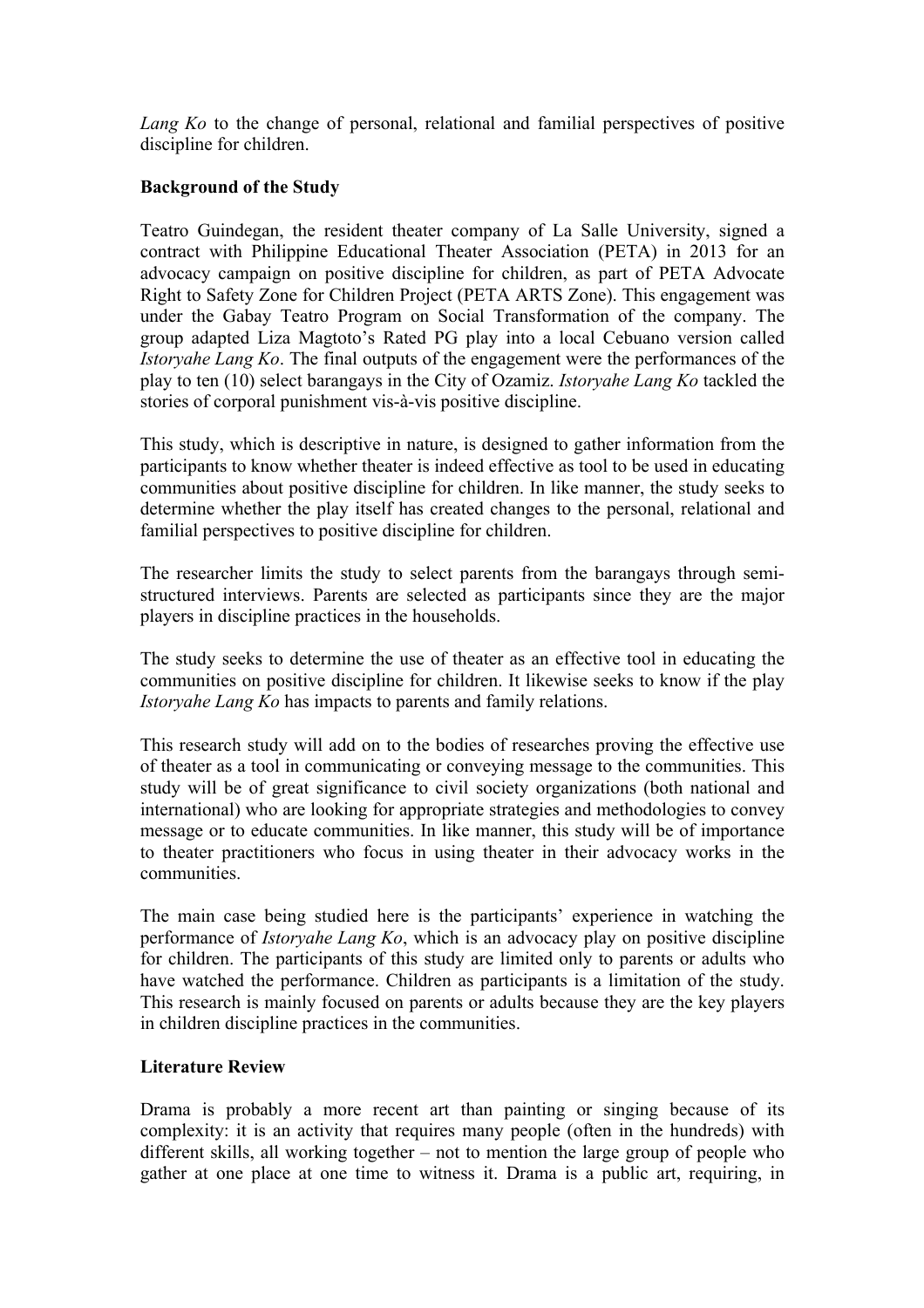addition to the inspiration and skill demanded of all artistic creation, a sophistication of social organization (Cohen, 2000).

The scholarly ties between a theater and its culture expand well past simply political concerns: specifically, the theater has at some time served as a ground for the discourse of each social issue possible. In modern times, Cohen (2000) noted that theatre has been used to discuss issues such as alcoholism, homosexuality, venereal disease, prostitution, public education, racial prejudice, capital punishment, thought control, prison reform, character assassination, civil equality, political corruption, and military excess. He further added that the best of these productions have exhibited these issues in all of its complexity and have extended solutions not as dogma but as food for thought – for great theatre has never sought to purvey pure propaganda. He further added that theatre is in a strong position to force and focus public confrontation with social issues. It succeeds in bringing the audience into touch with its own thoughts and feelings about those issues.

It is particularly the collective and public nature of the theatre that makes it such a potent social force. The theatre is a gathering place for the public presentation of ideas. It creates an intensely emotional experience for the audience. This is because ideas are expressed through characters caught in difficult or dangerous situations. More so, the impact of the work is then magnified by the number of people present; in this case, the audience that watch the performance. A collective emotional response is a force of enormous energy and can function in different ways. It can become a collective sigh of relief, an emotional release. Sometimes when a group of people have laughed very hard together or cried together, they feel that they can more easily accept the difficulties of their daily lives or the pressures that face the entire community (Arnold, 1998). She further added that theatre can be part of social debate, part of the free exchange of ideas, or it can be used for the dissemination of propaganda.

Cohen (2000) stated that theatre is a storehouse of pleasures. He further added that theatre includes any form of drama that profoundly stirs our feelings and heightens our awareness of the human conditions. Entertainment in theatre means "that which holds the attention."

Theatre is live and human: it uses voice, speech, language, the body and emotion. It brings life and human reality to the audience as well as players. It makes people think and respond. We are all actors playing different roles in our lives, and the world is our stage (UNESCO-CCIVS Project, 2006). Moreover, theatre groups can create space for storytelling and discussion. Theatre can convey information and still remain popular and entertaining too.

In the book ACT, LEARN AND TEACH: Theatre, HIV and AIDS Toolkit for Youth in Africa, the collective authors at UNESCO-CCIVS listed the positive impact of theatre:

1. Grab the attention and interest of a great number of people. This is because theatre is performed live and based on reality. It combines oral communication, physical expression, dance, image, music and song, which work together to maintain people's interest over time.

2. Bring people together to openly discuss a problem.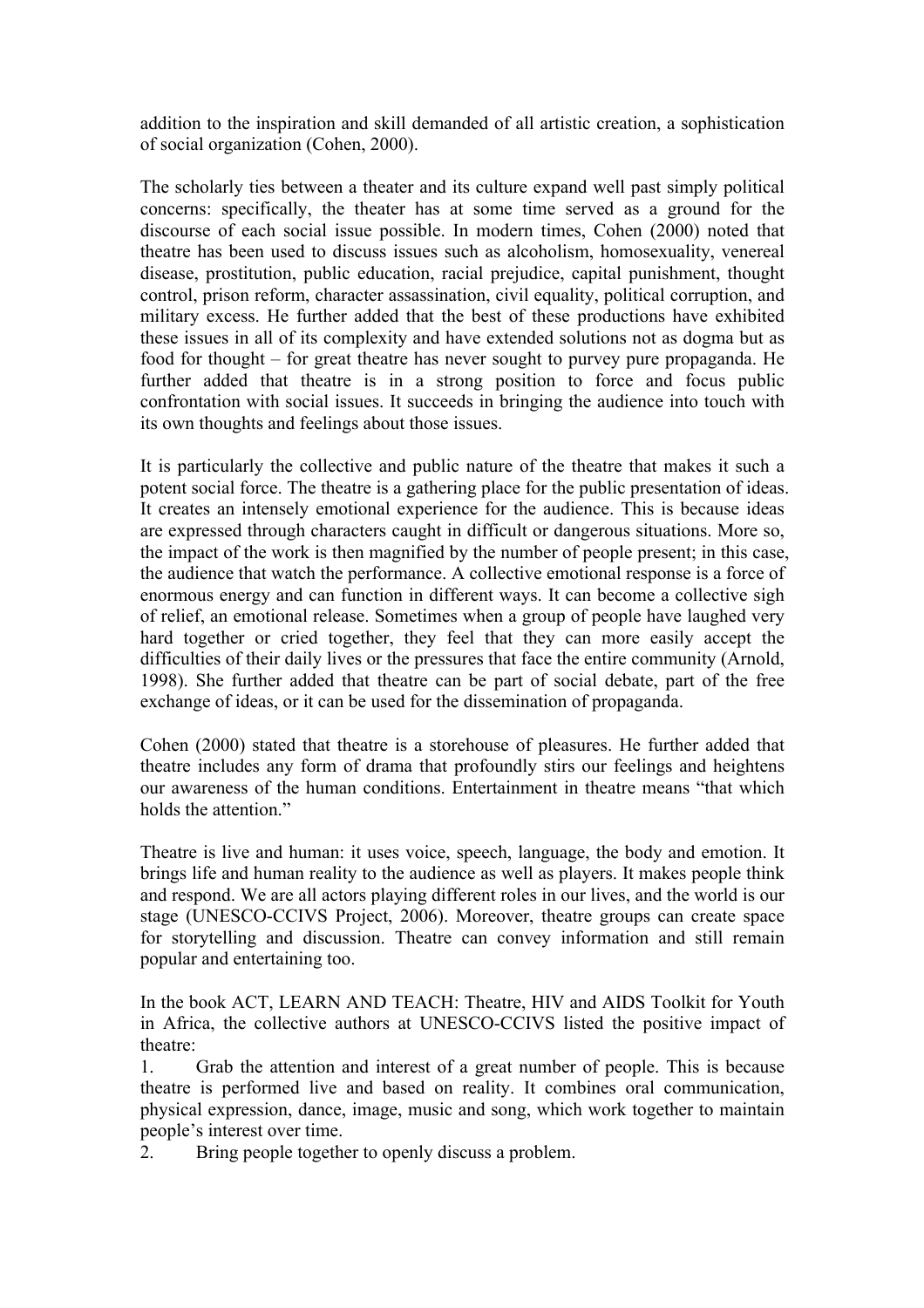3. Arouse strong emotions. The whole person is involved when participating in a drama – the mind, emotions, prejudices and passions; therefore, the experience and learning is not easily forgotten.

4. Be adapted to local realities, because plays can be performed anywhere, at any time and in local languages presenting real life situation.

5. Sensitize a community on priority issues and create collective ownership of individual stories.

6. Promote tolerance and mutual understanding by allowing the audience or actors to experience a different point-of-view or a role.

7. Encourage participation and self-expression, especially from those who often go unheard.

8. Provide entertainment! Many people learn best while enjoying themselves.

Theatre reaches the heart and the mind in a way that reading a pamphlet or listening to a speech likely will not. What happens to the characters, and the emotions one feels while participating in a Forum Theatre scenario, strikes people in a unique way and will likely be remembered long after the play ends (UNESCO-CCIVS Project, 2006).

Theatre offers entertainment while at the same time providing education to its audience. It has a strong power of persuasion. Entertainment-education dramas can persuade because they show characters who change their behavior to improve their lives. Stories have unique power and nuance to describe people's behavior and interactions, and their consequences. When audience members see that they could be in the same situation as the characters, stories can move them to change, too. E-E is particularly able to influence behavior rooted in traditions that are hard to change (de Fossard, 2008). E-E uses various forms of entertainment. Dramas on radio and TV, animated cartoons, popular songs, street theater, and other formats can both educate and motivate as they entertain. In E-E, there is no clear demarcation line between entertainment and education. The two should be seamlessly woven together.

E-E uses drama, music, or other communication formats that engage the emotions to inform audiences and change attitudes, behavior, and social norms. It engages the emotions as well as the intellect. This helps explain its power to change behavior. It can evoke a range of emotions. Entertainment is more than amusement. An emotional reaction often leads people to reflect about themselves and their own attitudes and behavior. At the same time, E-E presents role models who can show the audience how to adopt healthy behaviors.

Audiences identify with characters and settings. Audiences respond emotionally to E-E that is realistic, culturally appropriate, and creatively produced (de Fossard, 2008). When characters express their feelings, or when the story itself is dramatic, the audience responds emotionally. The audience feels a sense of empathy, and characters come to seem like friends. When characters face a problem that evokes emotion, audience members who identify and empathize with them may be motivated to solve similar problems in their own lives in a similar way.

Seeing how the characters in a drama solve problems can give audiences the sense that they, too, can control their lives and solve these problems. This sense of being in control and able to solve problems is called self-efficacy. Observing the success of others and trying new behavior and succeeding can lead to self-efficacy. Thus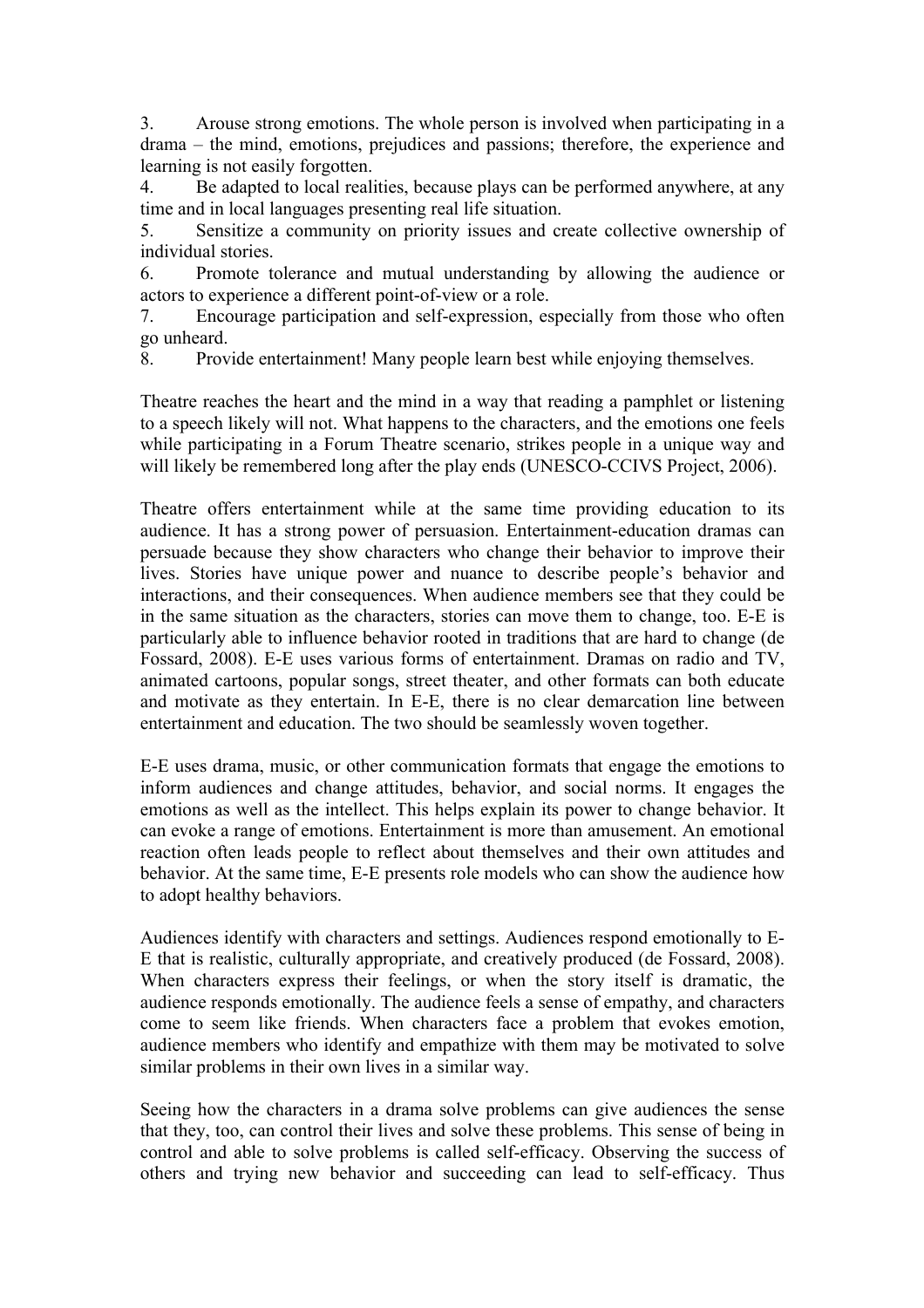audiences come to believe in their own ability to change and to succeed like the characters in a story.

Papa (2000) stressed that entertainment-education provides the general community with examples of behavior for modelling which can be either desirable and undesirable attitudes enacted by media characters that are either appealing or nonappealing for the masses. He further explained that the process of change takes place when people in the group share their own stories about coping up with same experienced problems. In the same line, there is another function of the use of theater; that is to educate the communities.

Theatre productions are entertaining for young children, pre-teens and even adults. Many of the evaluations of live theatre productions as an educational method have found a positive influence on knowledge and behavioral intentions. Despite its considerable use, the effectiveness of live theatre as an educational method with children has been minimally explored in the literature to date, and the available evidence is of differing quality which limits these findings (Child Health Promotion Research Centre, 2012).

Theatre productions may also be used as a springboard for dialogue about the issue post-performance. It can be a platform to find solutions, ways and means to solve issues in the communities. Theatre can be a strategy to combat issues of corporal punishment especially in rural communities.

One of the local action initiatives of the PETA partners of the first cycle of ARTSZone for Children Project was the the stage play *Sang Upuan Lang (Just a Sit Down)* by the Mariano Marcos Memorial High School in Santa Ana, Manila. Balanon (2012) observed that different parents practice different methods of discipling their children, which often led to corporal punishment. She further added that after the parents watched the play, they realized that positive discipline is the proper way to discipline the children.

Theater, in various forms and styles, is used to effectively convey message to the communities without having the need to forcefully inject into the consciousness of the audience. The theater performance provides platform for choices of decisions on the issues at hand. The audience is given the power and freedom to decide which will be taken and which will be not. Theater develops critical thinking and judgement among the viewers. Accordingly, it offers opportunities for debates and discussions over issues that directly affect the social communities.

In past studies and practices, the use of theater has been proven to be effective in communication and education. It offers great potentials for the education of the communities on certain issues and problems because of its power to challenge and question decisions of the people. The ephemeral nature of theater makes it an interesting form to use to stir discussions of social isssues in the communities.

#### **Theoretical Framework**

This research used Social Learning Theory of Albert Bandura as the main theoretical framework of this study.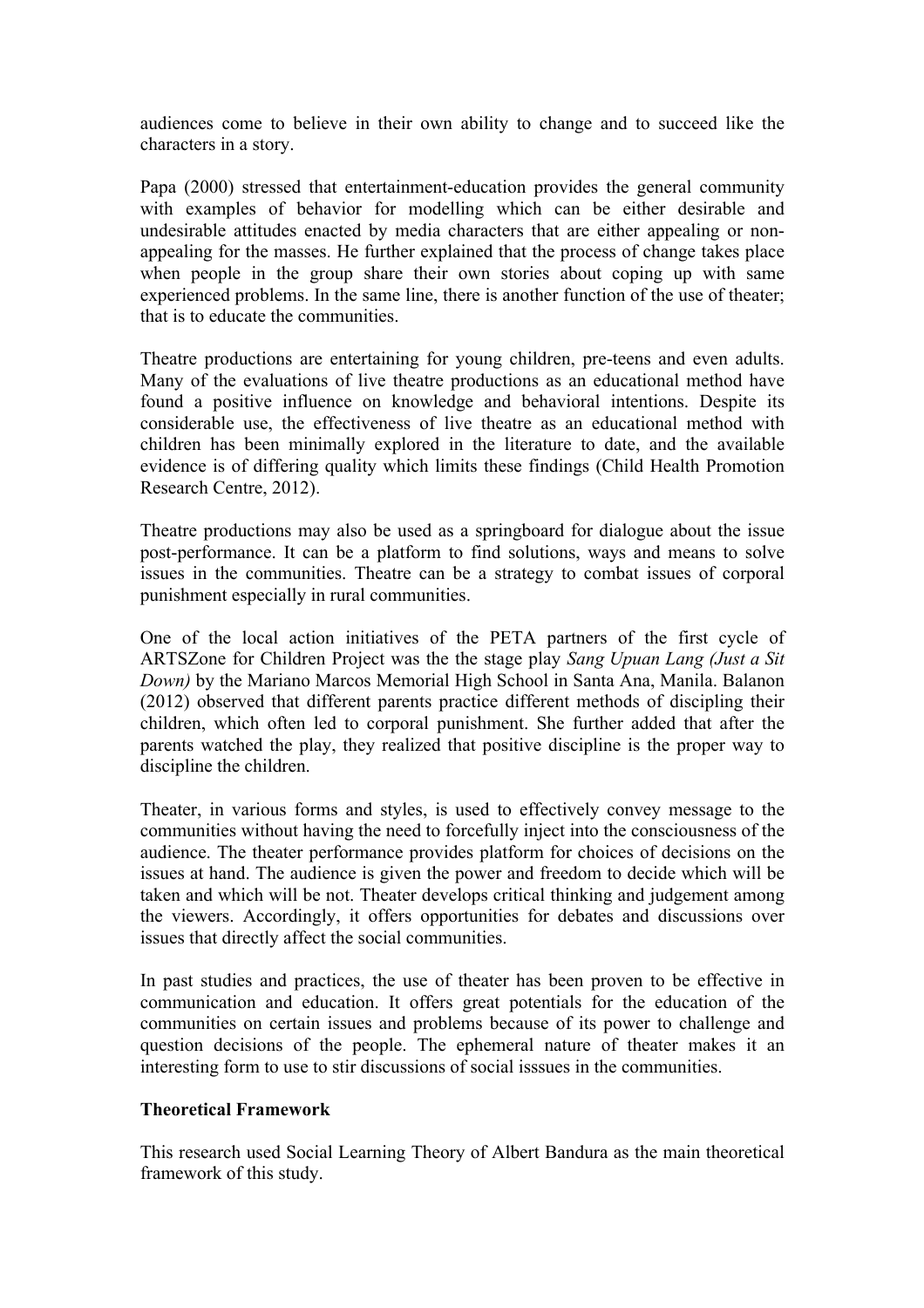The major premise of Social Learning Theory is that people can learn by observing others. The theory hypothesizes that people learn from one another, via observation, imitation, and modeling. In the online article entitled *Social Learning Theory* (Joey Lee, 2016), the authors listed the necessary conditions for effective modelling: Attention, Retention, Reproduction, Motivation.

Bandura's theory suggests that people learn through a process. First is attention; people focus on someone or something. Second is retention; people store information from what has been observed. Third is reproduction; people perform the same observed behavior. Fourth is motivation; people are motivated to imitate the modeled behavior.

Schunk (1996) mentioned that Bandura's work should do a good deal to increase our awareness of the importance of models in child-rearing and education. Teachers or parents teach by example which can be influential modelling. If a parent spanks a child (attention), then this will give a child an idea how spanking can physically control other people (retention). If the same child spanks someone younger than him/her (reproduction), and enjoys in the process then he acquired such behavior through modelling (motivation).

In the same line, observational learning is one of the more important concepts in social learning theory. Once a new behavior is acquired through the process of observation, then learning is said to be cognitive. O'Rorke (2006) stressed that observation teaches us the probable consequences of new behavior; we notice what happens when others try it. Observational learning can occur through observation of modeled behavior with the accompanying cognitive activities.

Bandura believed in "reciprocal determinism"; that the world and person's behavior cause each other. Behaviorism states that the person's environment causes the person's behavior. Further, Bandura suggested that behavior causes environment. He then later considered personality as an interaction of three components: environment, behavior and psychological processes.

In his book *Social Learning Theory*, Bandura (1971) stressed that behavior partly creates the environment, and the resultant environment influences behavior. In this two-way causal process, the environment is just as influenceable as the behavior it controls.

The three factors environment, people and behavior are constantly influencing each other. It is said that behavior is not simply the result of the environment and the person, just as the environment is not simply the result of the person and behavior. The environment offers models for behavior. Observational learning occurs when a person watches the actions of another person and the reinforcements that the person receives (TCW, n.d.).

#### **Method**

This case study on the use of theater as effective tool in educating the communities used qualitative research approach. A case study was employed to gain understanding of the use of theater as effective tool to convey message / social issue or educate the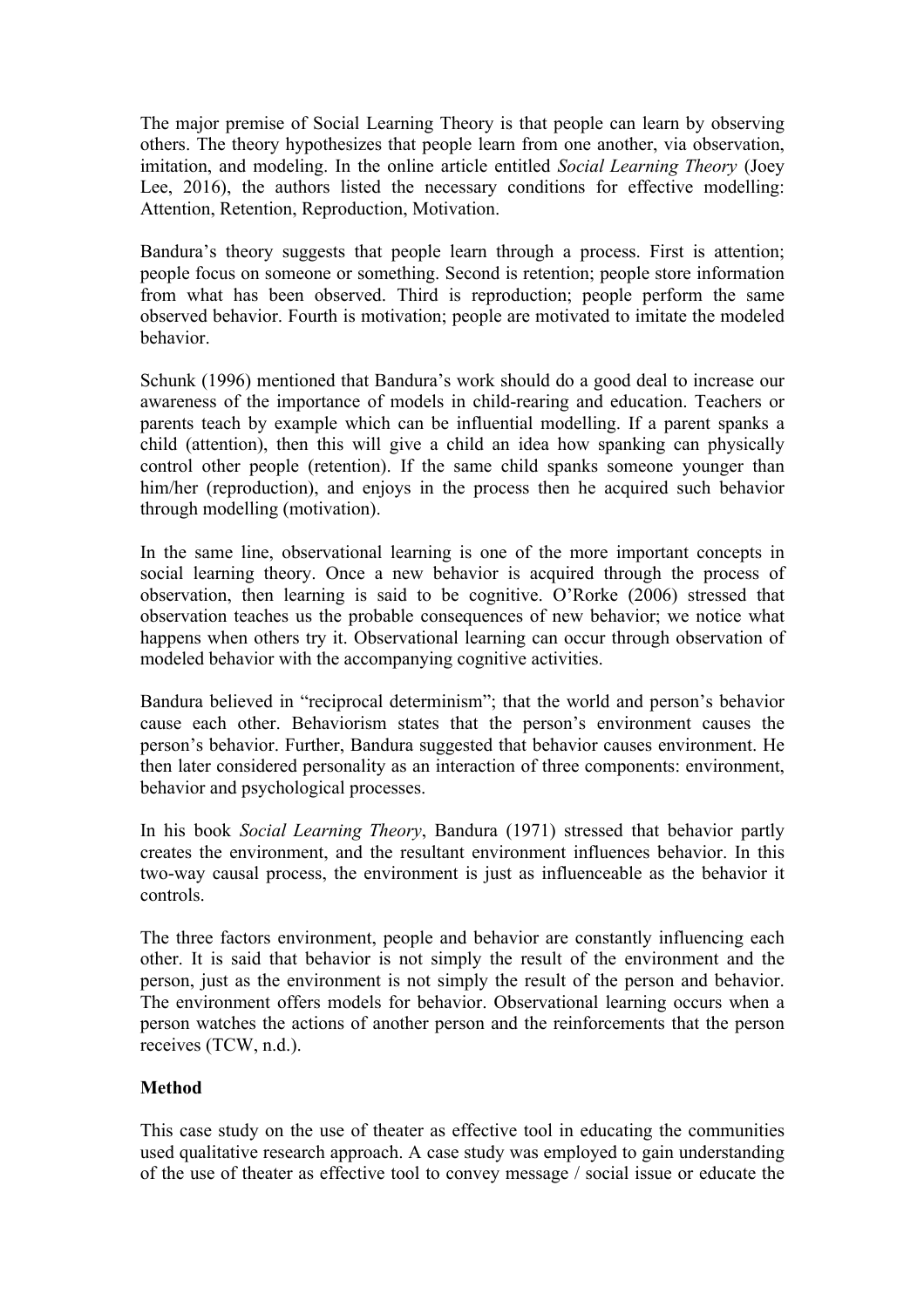general population. Case studies are conducted for post-facto (after the event) studies, rather than ongoing issues or questions.

Interview data collection was employed to obtain the necessary data from the select key informants. The researcher used semi-structured interview. The researcher has identified key questions to outline the research interest, but it also opened for probing far beyond the answers from the prepared questions. The method was conducted through individual, face-to-face interviews using an interview guide.

Purposive sampling was used in the selection of participants. This means that the researcher specified certain criteria in selecting the key informants. Below are the criteria used:

1. There shall be 10 target informants (one from every barangay where the play was performed).

2. The informants must have watched the performance of Istoryahe Lang Ko.

3. The informants must be parents already (either father or mother).

#### **Findings of the Study**

The participants of this study proved that the use of theater is an effective tool in conveying message/issues to the community than traditional lectures.

The study revealed that community like theater because (a) it is educational, (b) it has purposes, (c) it can entertain, (d) it has lessons, (e) it is a good strategy, and (f) it can get the focus or attention of the community.

Theater is an effective tool in conveying message because it captures audience attention; the audience can easily connect with the message being presented. Theater is performed live, hence, easier to interpret and understand. To them, theater is a like a reflection; it makes the audience easily react, interact and recognize the situation. It develops internalizations of the message that is being given to them. Theater makes people active and alive. The perspectives of participants toward use of theater in educating communities is anchored on their experience in watching the play *Istoryahe Lang Ko*.

The findings validate the previous researchers on the effects of theater among community people. According to UNESCO-CCIVS Project (2006) theater provides entertainment; in which many people learn best while enjoying themselves. This also validates previous researches made on the use of theater as effective tool in educating communities: on the effects of smoking, fruit and vegetable consumption (Child Health Promotion Research Centre, 2012); on increasing AIDS awareness in Africa (Harvey, Stuart & Swan, 2000) among others.

The play *Istoryahe Lang Ko* leaves an impact to the parents and family in relation to positive discipline for children. The participants revealed that after watching the play the parents (a) understood better how to discipline their children and realized that punishing is not a direcy discipline, (b) learned the value of respect inside the family, and (c) were entertained and inspired but somehow emotionally touched.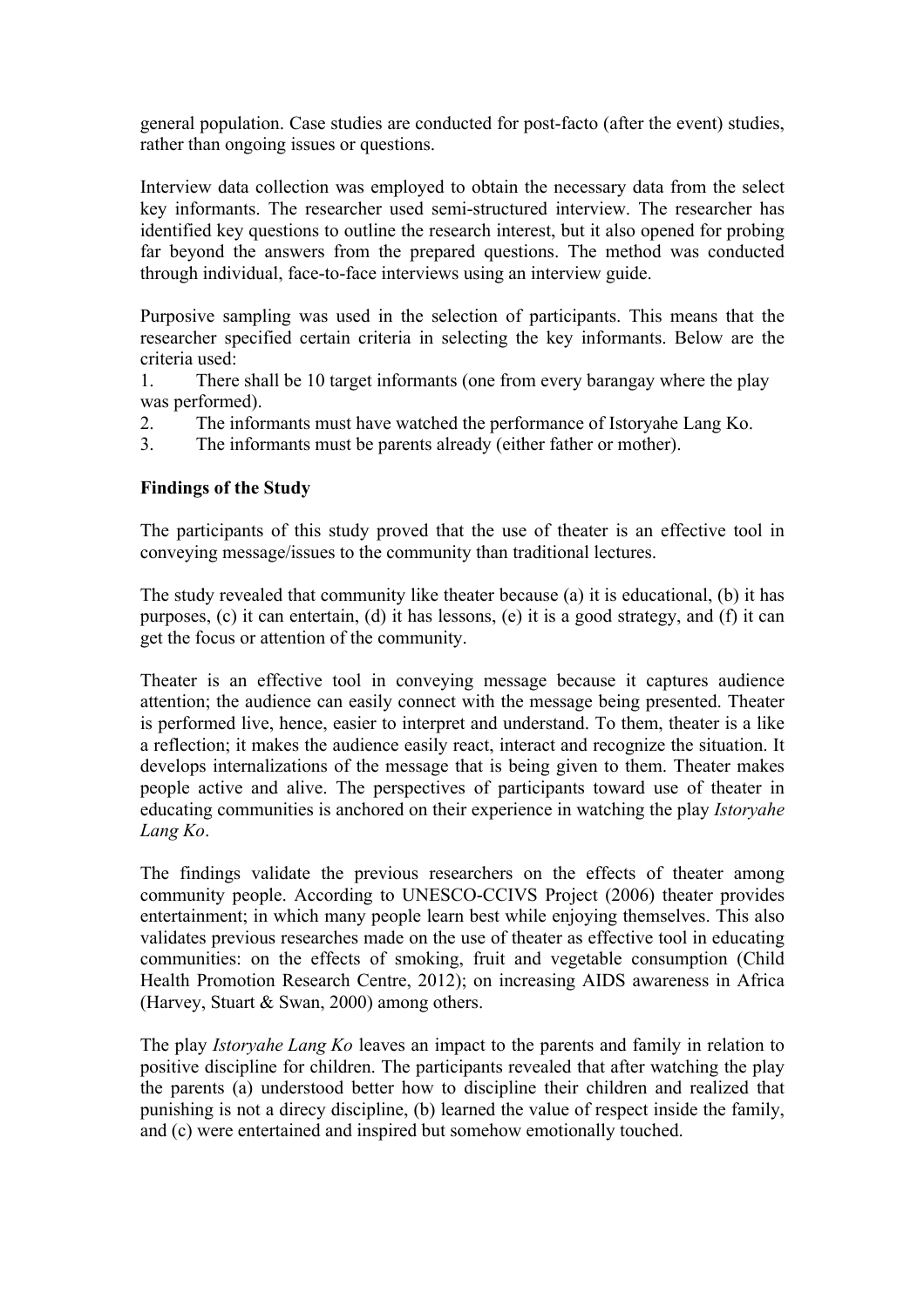They learned that to discipline is a child is not to punish immediately, but to talk to the child and explain the mistake/fault. The communities even proposed that this type of play should be presented during pre-wedding seminars in order to expose the young couple for ideal child discipline practices just before they enter into marriage. However, the participants also revealed that there are still some forms of corporal punishment among children that happened in their barangays. Corporal punishment practices cannot be immediately stopped because the campaign for positive discipline for children needs to be more strengthened in the barangay level.

This finding validates the study of PETA on the impact of the play Rated PG to corporal punishment and positive discipline. As Ochoa, Yacat & Torre (2014) pointed out that the play seemed to be effective in improving the favorability of positive discipline than in lowering the endorsement of corporal punishment. This also validates the research findings that theater opens the way for discussions among people. Theatre productions, according to Child Health Promotion Research Centre (2012), may also be used as a springboard for dialogue about the issue postperformance. However, as Ochoa, Yacat & Torre (2014) noted that there is a need for widespread dissemination of the advocacy. They said that there are indeed more works to be done in this aspect.

## **Conclusion**

After conducting the study and interpreting the findings, the researcher has come up with the following conclusions:

1. The participants have varied characteristics and perspectives on the use of theater to impart message to its audience.

2. The participants revealed that the use of theater is highly effective in conveying message/issues to educate the communities. The live performance in theater captures audience attention making the message easier to understand.

3. The participants of the study reported that the play *Istoryahe Lang Ko* leaves an impact to parents who watched the performances in the barangays. The play educates them that disciplining means talking and explaining to the children the mistakes they committed. However, they affirmed also that there are still few reported cases of corporal punishment in their respective barangays.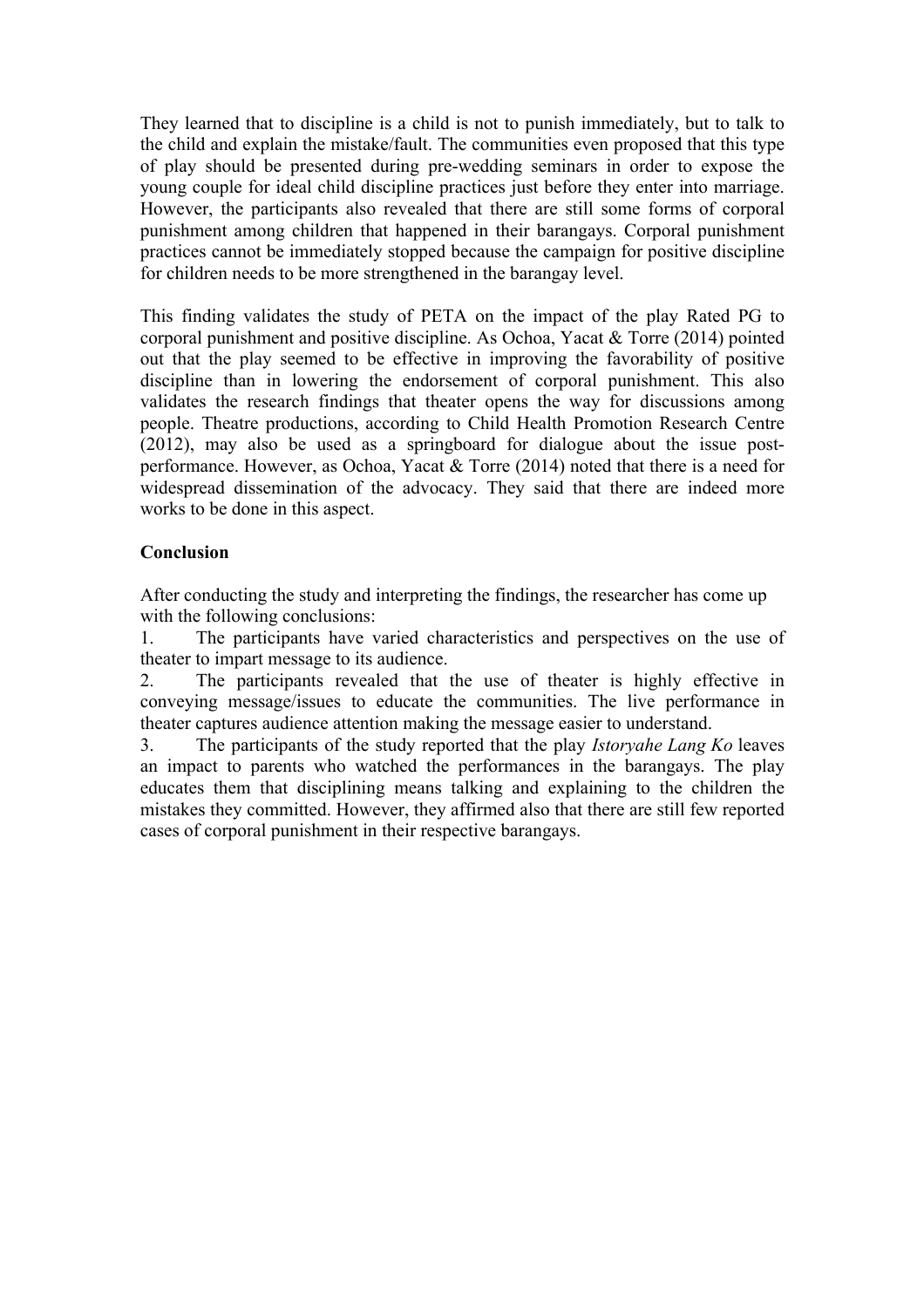#### **References**

Alampay, L. P. (2014). *Parenting in the Philippines. In H. Selin and P. Schvanevelds Parenting Across Cultures: Childrearing, Motherhood and Fatherhood in Non-Western Cultures.* The Netherlands: Springer.

Arnold, S. (1998). *THE CREATIVE SPIRIT An Introduction to Theatre.* Mountain View, CA: Mayfield Publishing Company.

Asia Europe Foundation. (2011). *Health on Stage Evaluation Report.* Singapore: ASEF.

B. Harvey, J. S. (2000). Evaluation of a drama-in-education programme to increase AIDS awareness in South African high schools: a randomized community intervention trial. *International Journal of STD & AIDS*.

Balanon, F. (2012). *Rated P3G Pamilya, Paaralan, at Pamayanan: A PETA Cultural Campaign.* Quezon City: Philippine Educational Theater Association.

Bandura, A. (1971). *Social Learning Theory.* New York City: General Learning Press.

Boal, A. (1998). *LEGISLATIVE THEATRE Using performance to make politics.* London: Routledge.

Bruce Berg, H. L. (2012). *Qualitative Research Methods for the Social Sciences.* Upper Saddle River, NJ: Pearson.

Child Health Promotion Research Centre. (2012). *The use of Theatre in Education (TIE): A review of the evidence.* Australia: Edith Cowan University.

Cohen, R. (2000). *Theatre 5th edition.* Mountain View, CA: Mayfield Publishing Company.

Cresnel, J. (2007). *Educational Research: Planning, Conducting, and Evaluating Quantitative and Qualitative Research (3rd ed.).* Upper Saddle River, NJ: Prentice Hall.

de Fossard, E. L. (2008). *Entertainment-Education for Better Health INFO Reports, No. 17.*

Baltimore, MD: INFO Project, Johns Hopkins Bloomberg School of Public.

Eslit, N. (2014). *Positive Discipline Research in Ozamiz Coty.* Ozamiz City: Gitib, Inc.

Fernandez, S. P. (2007). *MAKING THEATRE the craft of the stage.* Iligan City: IPAG.

Gershoff, E. (2002, June 26). *Is Corporal Punishment an Effective Means of Discipline?* Retrieved from American Psychological Association: http://www.apa.org/news/press/releases/2002/06/spanking.aspx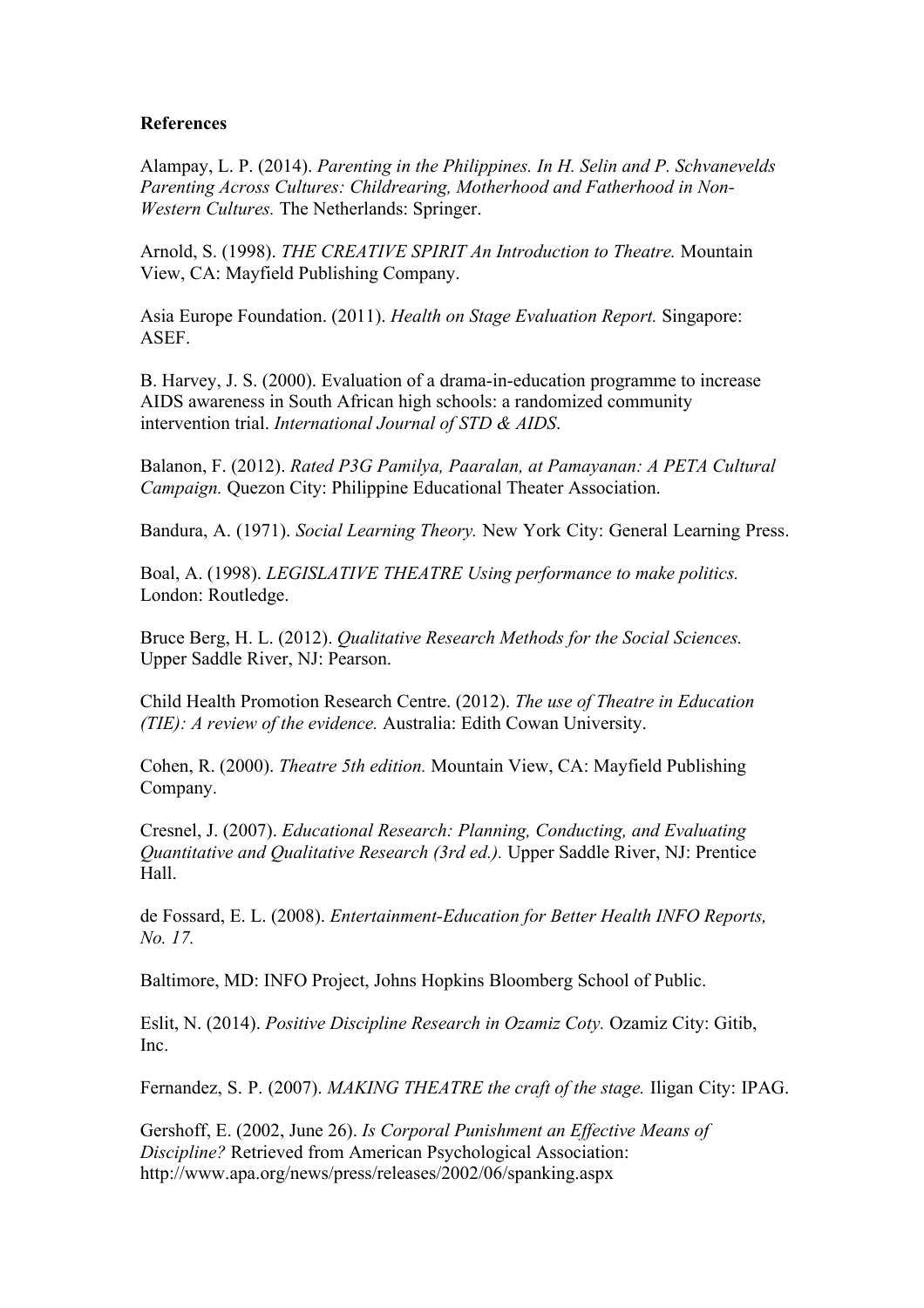Gill, P. e. (2008, March 22). *Methods of data collection in qualitative research: interviews and focus groups*. Retrieved from British Dental Journal: http://www.nature.com/bdj/journal/v204/n6/full/bdj.2008.192.html

Gonzales, C., & Nicdao, R. (2016). *PD+ A Handbook on Positive Discipline.* Quezon City: PETA.

Joey Lee, J. N. (2016). *Social Learning Theory*. Retrieved from Learning Theories: https://www.learning-theories.com/social-learning-theory-bandura.html

Nelsen, J. (2016). *Child Discipline: To Punish or Not*. Retrieved from Positive Discipline: https://www.positivediscipline.com/articles/child-discipline-punish-or-not

Nicdao, R. (2016). *Nature, Goals, and Stragegies of Positive Discipline.* Quezon City: PETA.

Nina Smith, J. N.-B. (2010). Theater as a Tool to Educate African Americans about HIV/AIDS: The Role of Historically Black Colleges in Addressing the AIDS Epidemic in the African American Community. *Perspectives*, 71.

O'Rorke, K. (2006). Social Learning Theory & Mass Communication. *ABEA Journal*, 72-74.

Ochoa, D. P., & Torre, B. A. (2016). *Parenting Research in the Philippines: A Review of Literature from 2004-2014.* Quezon City: PETA.

Ochoa, D., Yacat, J., & Torre, B. (2014). *Theater as advocacy: The influence of Rated PG on children and adult viewers' endorsement of corporal punishment (CP) and positive discipline (PD).* Quezon City: Philippine Educational Theater Association.

Papa, M. S. (2000). Entertainment-Education and Social Change: An Analysis of Parasocial Interaction, Social Learning, Collective Efficacy, and Paradoxical Communication. *Journal of Communication*, 31-55.

Save The Children. (1999). *Educate, don't punish!* Coimoff S.A.

Schunk, D. H. (1996). *Learning Theories: an educational perspective 2nd edition.* Englewood Cliffs, NJ:: Prentice-Hall.

Scott-Danter, H. (1999). Theatre for development: a dynamic tool for change. *FORCED MIGRATION*, 24.

TCW, T. (n.d.). *Social Cognitive Theory*. Retrieved from University of Twente: https://www.utwente.nl/cw/theorieenoverzicht/Theory%20Clusters/Health%20Comm unication/Social cognitive theory/

UNESCO-CCIVS Project. (2006). *ACT, LEARN AND TEACH: Theatre, HIV and AIDS Toolkit for Youth in Africa.* Italy: UNESCO.